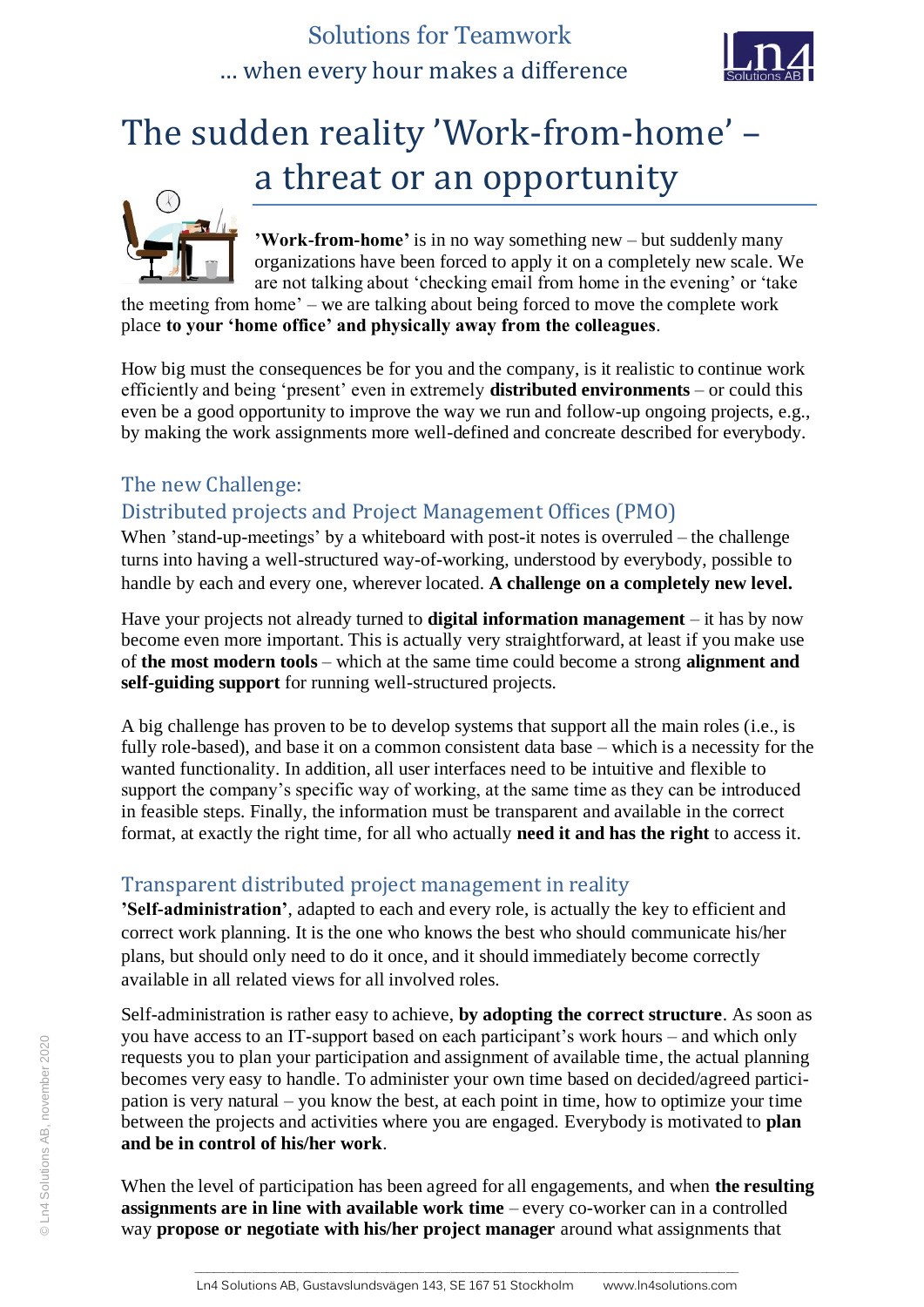realistically will fit into the assigned time for each project. This simple scenario gives most of the control back to the co-workers, and eliminates the frequent feeling of being insufficient, as **the expected result and the assigned time are now truly related to each other** – not at least important when you frequently work in the 'home office'.

There is already today at least one modern system on the market, fulfilling all the relevant requirements – and support traditional ways of working and project models, as well as the different agile methods. Maybe not very surprising, its base is developed in Sweden, a place often in the forefront of digitization and an early adopter of new management thinking.

## Digitized project management – what's required by system and technology

#### Role-based interfaces

The line manager, the project manager, the portfolio owner, and human resources all need individually adapted views and functionalities to perform their work – as well as the rest of the management team, and all co-workers. To simultaneously support all the important roles in one single system – **a complete and role-based tool is necessary**.

#### Self-administration

The most important view is frequently **the individual co-worker's user interface**, as that is what everyone has to use to be in control of his/her work environment. It should rather work without any specific system knowledge, or any specific project methodology.

#### The Definition

Each and every project needs at some point in time to be defined – but without any unnecessary details. The project's **Scope** – **what to deliver** at **what point in time** (i.e., milestones) and based on **which work effort** (budget). An **Execution plan** – covering **speed of resource utilization** and a **confirmed resource availability** plan needs to be established.

It is fundamental that all available information automatically will become visible in real time in all views, in order for decisions to be taken in the best possible ways without any delay.

#### The Execution

It is **easy to get started**, as you only need to describe to which projects and how much time has been allocated – and you can always start from today's activities, using existing time reports or other available estimates.

Each co-worker needs (based on agile terminology) only access to the **Kanban board** (what should be done) and the **Gantt diagram** (when it is planned) – for each project he/she is participating in. Both views show your own and all other assignments, with respective estimates, who is responsible and **present status**.

**The Projects manager** is in this way released of most planning, while still in charge of securing that all expectations are fulfilled – i.e., deliverables, delivery times as well as costs.

#### Summary

Based on communication between the manager/project manager and the individual coworker, the latter is often best positioned to determine how to allocate his/her own work efforts in detail between activities and projects. Even when the work is mostly performed outside the office, it is with a correct support tool possible to achieve **full transparency and efficiency**. Each person can preferably administrate and report his/her own plans digitally. As a result, the manager/project manager will be relieved of many tasks – and even more important**, plans will become realistic and achievable**.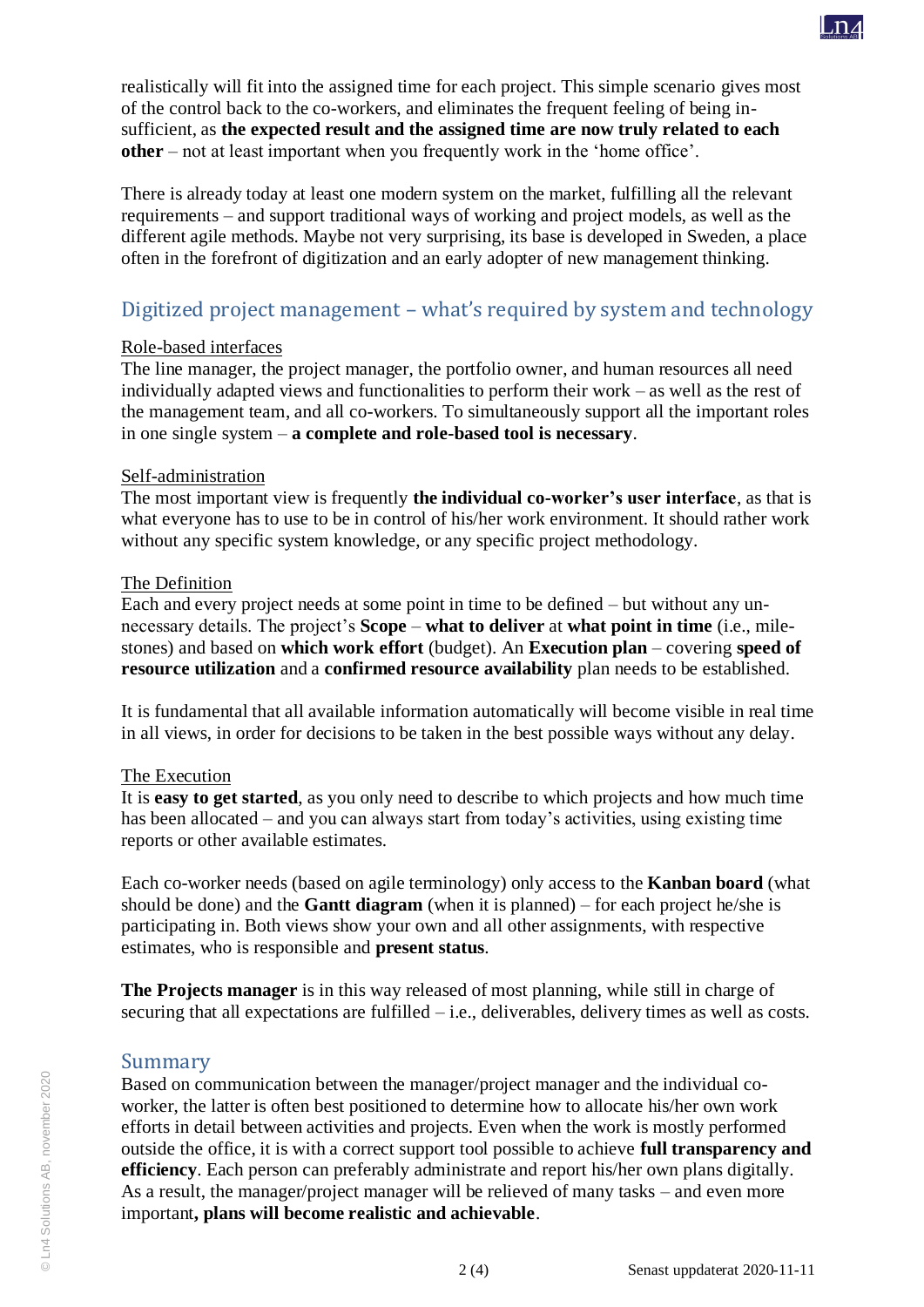

#### Main functionality

Some **needed main functionality** is shortly introduced in the boxes below.

## **Role-based interfaces**

- 1. **The Management team and the Portfolio owners' responsibility** is to manage in line with the owners' directives, in the long- and short-time frames. The Effect targets, as well as to distribute budget and resources are controlled by them too. The Value is created by the co-workers.
- 2. **The Line manager's responsibility** is to be in control of his/her resources, all their assignments, vacations, and time reports.
- 3. **The Project manager's responsibility** is to plan, secure, and follow-up the progress.
- 4. **Human Resources responsibility** is to describe the organization – its structure as well as all its available competences.

## **The Project definition**

#### **1. Project Definitions**

The **Project's scope** is defined by its Effect targets, and the project's Deliverables with their time estimates. Each of them has their Stakeholders, an approval process, and a Steering group.

**Milestones** are defined by the project management. Progress is measured vs. the milestones, and the status of the deliverables required to achieve a milestone.

#### **2. Project Planning**

The project is characterized by its budget and a prognosis for the final cost – based on the reported and remaining hours and expenses.

The project is allocated a planned (speed of) execution, for all the hours that the resource schedule should fulfill.

## **Self-administration**

- 1. **Your own presence** is planned within given frames. Each co-worker can easily see how he/she has been allocated and can himself make changes.
- 2. **Time Reports** is very helpful to counteract the most common cause for delays – the intended work effort (time) was never spent on the topic.
- 3. By means of the project's Kanban board, you can yourself administrate your 'notes', and understand **your team's total status, and your and your team's progress**.

## **The Execution**

- 1. When working remotely, a function is very much needed to present and access both your own and all co-workers' **assignments**. The **Kanban board** is a key tool to prioritize your own notes – as well as offer managers firsthand and real time information e. g., to support **prioritizations**. The Kanban board shows the team's total status and progress. A Kanban board is needed for each project.
- 2. A frequent question within/towards a team is, for 'when the tasks on the notes have been planned'. Gantt planning is here the unmatched tool. Every 'note' on the Kanban board corresponds to one line in the **Gantt diagram**. In the Gantt view, you can read and change the plans, check the status, and see who is in charge. One Gantt diagram is needed for each project.
- 3. **Periodic follow-up** of actual vs. planned schedule is, of course, a very necessary function. The project's **status reports** are always, in real time, available – by means of automation.